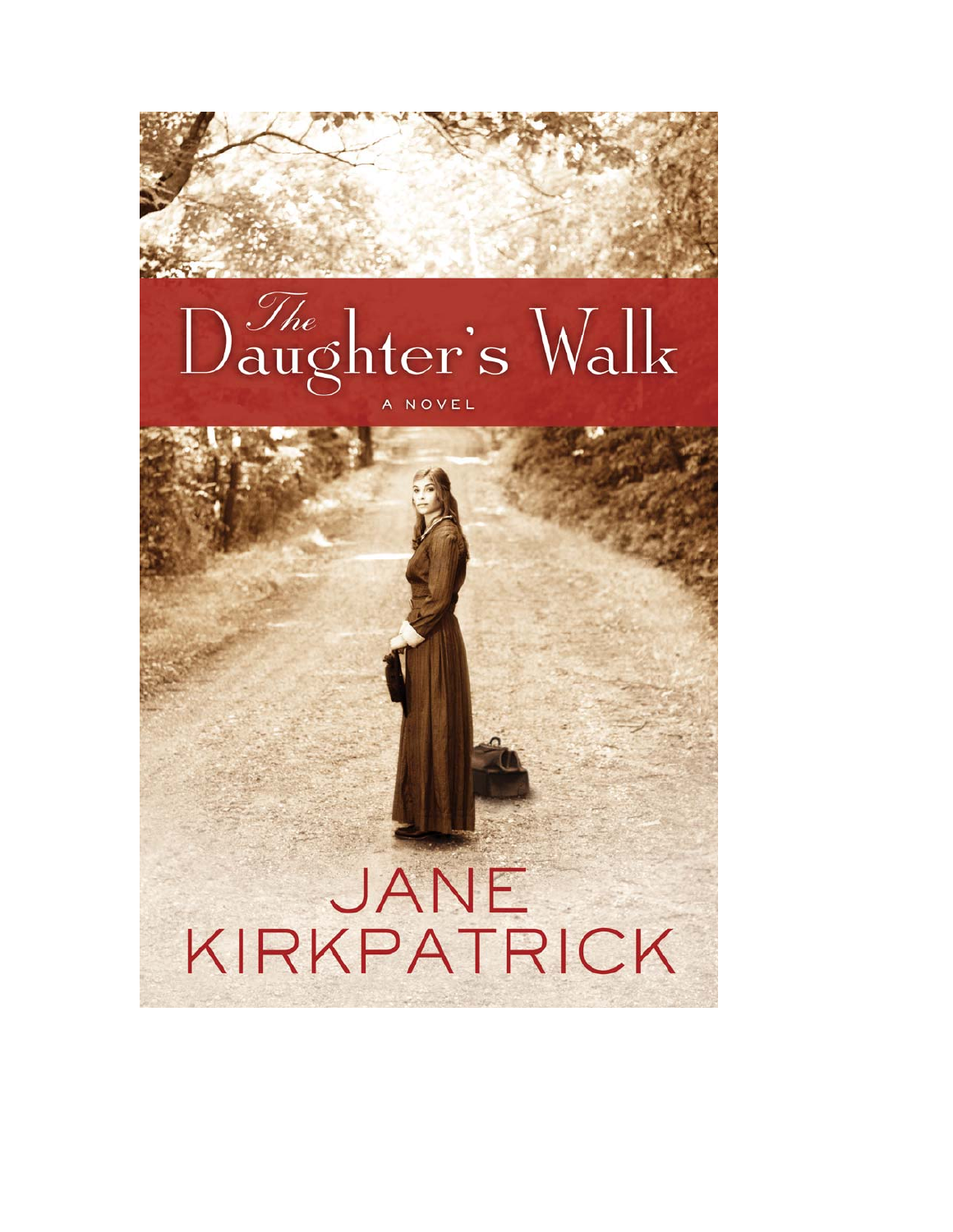## Prologue

*Mica Creek, Washington State, March 1901* 

"Go back! Just go back!" The woman glared at the dog, who stopped, his tail down, ears tipped forward in confusion.

"You can't come with me," she said. "I'm not part of this family anymore." Her voice cracked at the truth that would now define her life. Heavy, wet snow fell on the solemn pair. The dog failed to obey. Even in this she was powerless. She looked at the window, hoping her mother or sister might wave. No one. She returned to the dog.

"Go back. Please." She pointed, her voice breaking. "Go, Sailor. Go home." The dog curled his bushy tail between his legs and then turned, walking toward the farmhouse now shrouded in snow. He looked back once, but she pointed and he continued back to the family as she'd ordered.

The woman bit her lip to keep from crying, then stuffed the packet close to her chest to keep the papers dry. She pulled her fur coat around her. Maybe she shouldn't have worn it; maybe her success offended them and that's why they'd refused.

The wind shifted and drove pelting snow into her face. She'd forgotten her umbrella at the house. It mattered little; she'd left so much more behind. She trudged toward the railroad tracks, taking her first steps into exile.

Part One Family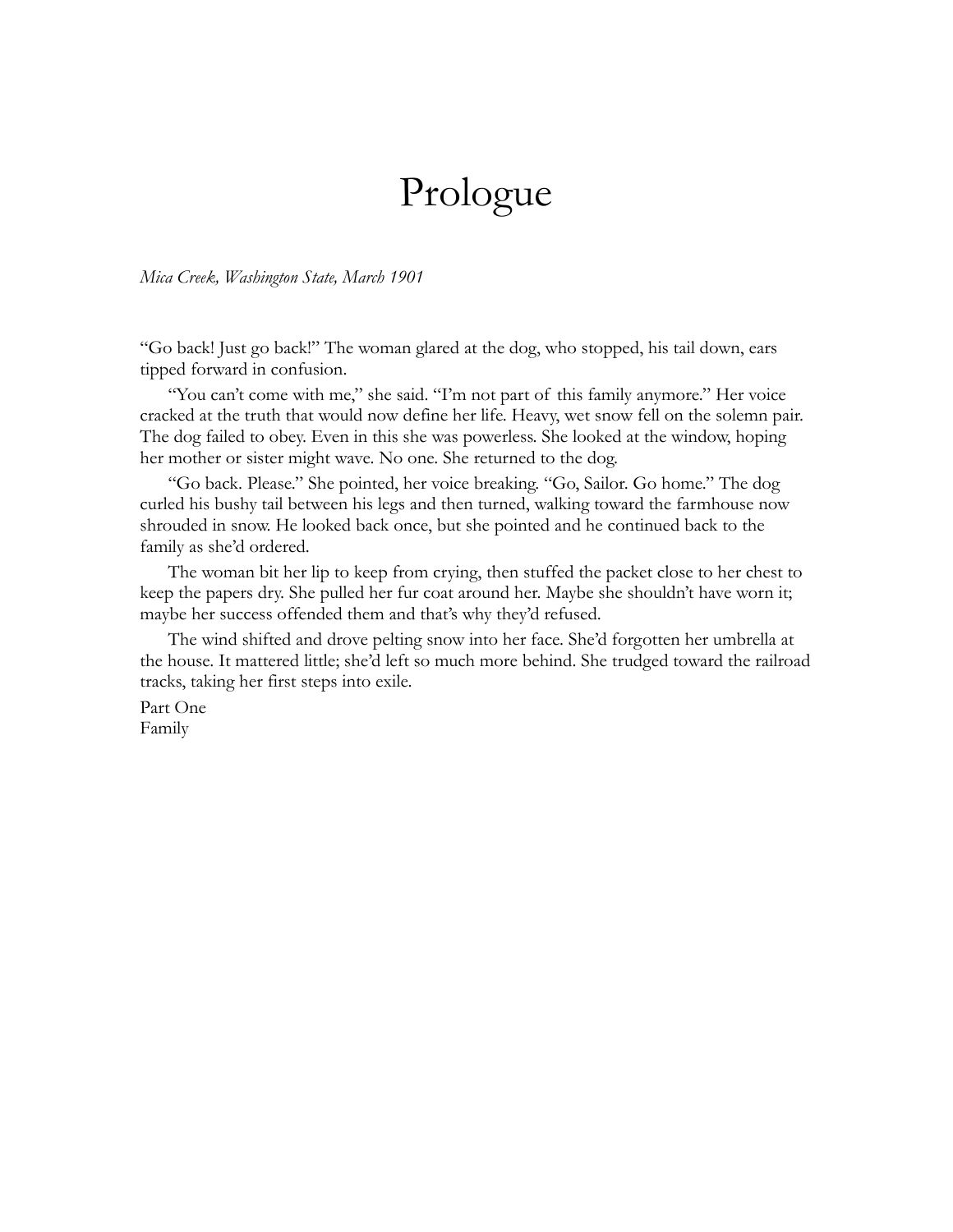## Decision

My name is Clara Estby, and for my own good, my mother whisked me away. Well, for the good of our *family* too, she insisted. Trying to stop her proved useless, because when an idea formed in her Norwegian head, she was like a rock crib anchoring a fence: strong and sturdy and unmovable once it's set. I tried to tell her, I did. We all did. But in the end, we succumbed to her will and I suppose to her hopefulness, never dreaming it would lead where it did. I certainly never imagined I'd walk a path so distant from the place where I began.

But I'm getting ahead of myself, telling stories out of sequence, something a steady and careful woman like myself should never do.

It began on an April morning in 1896, inside our Mica Creek farmhouse in the rolling Palouse Hills of eastern Washington State, when my mother informed me that we would be walking from Spokane to New York City. Walking, mind you, when there were perfectly good trains a person could take. Walking—nearly four thousand miles to earn ten thousand dollars that would save our farm from foreclosure. Also to prove that a woman had stamina. Also to wear the new reform dress and show the freedom such garments offered busy, active, sturdy women.

*Freedom.* The only merit I saw in the shorter skirts and absence of corsets was that we could run faster from people chasing us for being foolish enough to embark on such a trek across the country, two women, alone.

We were also making this journey to keep me "from making a terrible mistake," Mama told me. I was nineteen years old and able to make my own decisions, or so I thought. But not this one.

Mama stood stiff as a wagon tongue, her back to my father and me, drinking a cup of coffee that steamed the window. I could see my brother Olaf outside, moving the sheep to another field with the help of Sailor, our dog, dots of white like swirling cotton fluffs bounding over an ocean of green. Such a bucolic scene about to reveal hidden rocks beneath it.

"We are going to walk to New York City, Clara, you and I."

"What?" I'd entered the kitchen, home for a weekend from my work as a domestic in Spokane. My mother had walked four hundred miles a few years earlier to visit her parents in a time of trial. We'd all missed her, and no one liked taking over her many duties that kept the family going. But walk to New York City?

"Why would we walk, and why are we going at all?" I had plans for the year ahead, and I figured it would take us a year to make such a trek.

My father grunted. "She listens to no one, your mother, when ideas she gets into her head."

"Mama, you haven't thought this through," I said.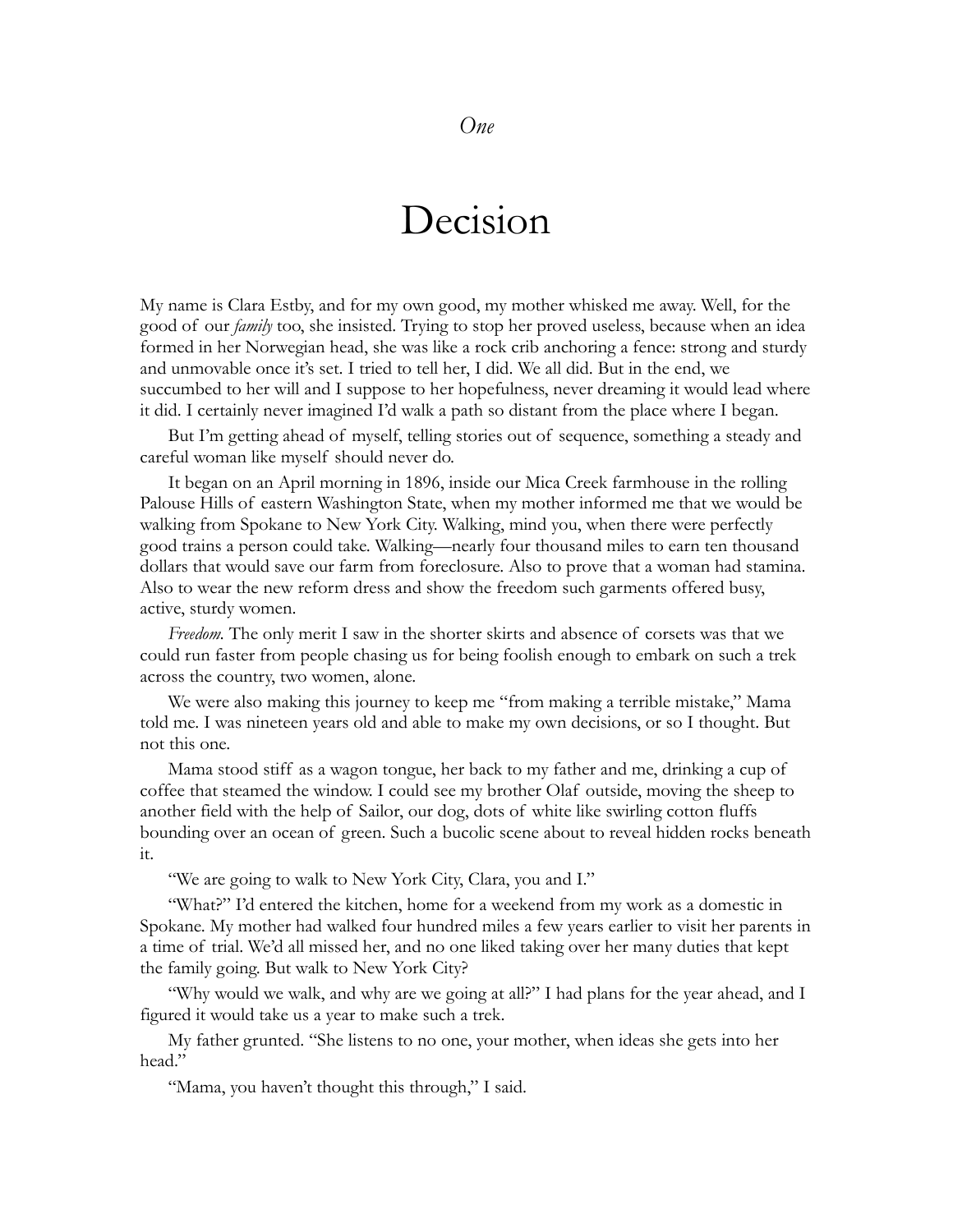My mother turned to face us, her blue eyes intense. "It's not possible to work out every detail in life, but one has to be bold. Did we know you'd find work in Spokane when we left Minnesota? No. Did we think we'd ever own our own farm? No. These are good things that happened because we took a chance and God allowed it."

"We didn't expect me to become injured, to mortgage the farm because we needed money to plant and live on," my father said. It sounded like they'd had this argument more than once but never in front of me. "Bad things can happen, and this…this is a bad thing, I tell you."

"There is nothing certain in this life," she said to both of us. "We must grab what is given. 'Occupy until I come,' Scripture tells us. 'Multiply' is what that word *occupy* means. Here is our chance to do that, to save this farm, and all it requires is using what God gave us, our feet and our perseverance, our effort and a little inconvenience."

"A little inconvenience?" I said. "I have plans for the summer, and I've worked out a way to go to college in the fall and work part-time. I can't leave my job."

"I, I, I… Always it is about you," my mother said. "You won't have money for school if we lose this farm. You'll have to work full-time to help this family. You see your father. He can't do carpentry as he did before. Sometimes one must risk for family. We must trust in the goodness of human nature and God's guidance."

"But who would pay us for such a thing? Do you have a contract?" The wealthy Spokane people I served often spoke of contracts and lawyers and securities as I dipped squash soup into their Spode china bowls or brushed crumbs from their tables into the silver collectors before bringing chocolate mousse for dessert. These were businesspeople who would never try to *multiply* by walking cross-country without a written contract.

"These are trustworthy people. They have the *New York World* behind them and the entire fashion industry too."

What Mama proposed frightened me. "If we make it, how do we know they'll pay us?"

"If we make it? Of course we'll make it," she said.

My father sagged onto the chair at the table, held his head with his hands while my mother flicked at the crumbs of a *sandbakkel* cookie collected on the oilcloth. I wondered if she thought of my little brother Henry. He'd loved those cookies.

"Who says these sponsors are reliable?" I said. I was as tall as my mother but had a rounder face than either of my parents. My mother and I shared slender frames, but her earth-colored hair twisted into a thick topknot while my soft curls lay limp as brown yarn. My mother set her narrow jaw. She didn't take any sassing.

"Never you mind." She brushed at her apron. "They're honest. They've made an investment too. They'll pay for the bicycle skirts once we reach Salt Lake City, and they'll pay for the portraits. They've promised five dollars cash to send us on our way. The rest we'll earn. Can't you see? It's our way out."

"So you say," my father said. He ran fingers through his yellow hair, and I noticed a touch of white.

"But why do I have to go?" I wailed. "Take Olaf. A man would be safer for you."

"It's about women's stamina, not about a man escorting a woman. And you… You're filled with wedding thoughts you have no business thinking."

My face burned. "I'm not," I said. "He's… I work for his family, Mama."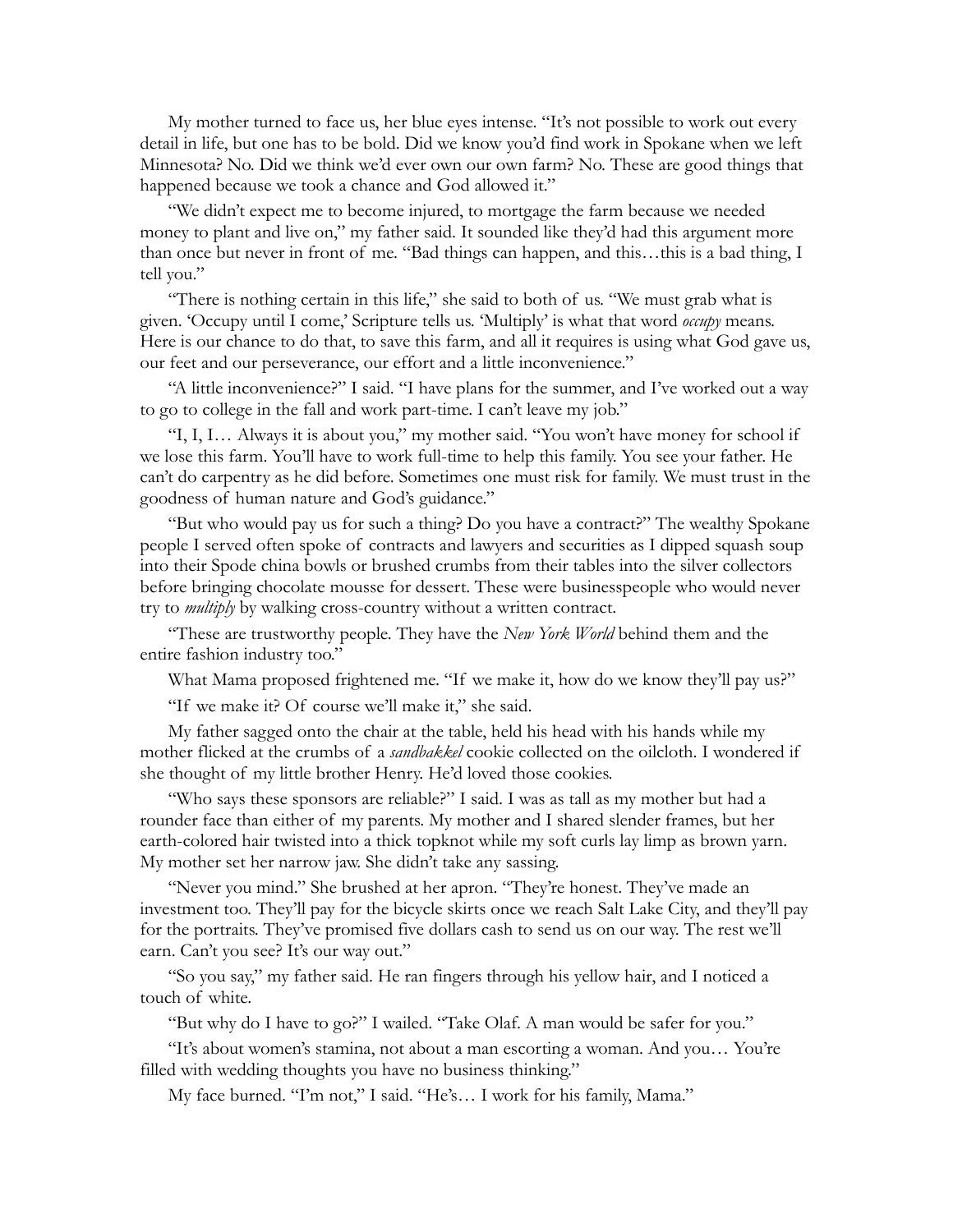How she knew I harbored thoughts of a life with Forest Stapleton I'd never know. I was sure I'd never mentioned him. Well, maybe to my sister Ida once, in passing.

"I know about employers' sons," Mama said. My father lifted his head as though to speak, but my mother continued. "Besides, family comes first. You can go to college next year, when we have the money. What we need now is that ten thousand dollars so we can repay the mortgage and not lose this farm. It could go to foreclosure if we don't do this." My father dropped his eyes at the mention of that shameful word. "Ole, God has opened a door for us, and we would slight Him if we turned this down," she pleaded.

"How can you leave your babies?" my father said then, his voice nearly a whisper. "How can you be away from Lillian and Johnny and Billy and Arthur and Bertha and Ida and  $Olaf$ —"

"I know the names of my children," my mother said, her words like stings.

"*Ya,* well then, how can you leave them?"

"It is only for a short time, seven months, Ole." She sat next to him at the table, patted his slumped shoulder. "They will be in good hands with you and Ida and Olaf to look after them. It is a mark of my trust and confidence in you that I can even think about doing this thing." She looked at me now. "When I walked before, that four hundred miles in Minnesota, you did well, all of you. It made you stronger. And I came back." She patted my father's hand. "I'll come back. We will, Clara and I. Everything will be as it was before but with the mortgage made. The entire farm paid off, money for each of my children to go on to college when they want. No more worries about the future." She took his silence as agreement. "Good. We go into Spokane later this week for our portrait," my mother said to me, relief in her voice. "These will be sent to the New York papers and the *Spokesman-Review.*"

My father winced.

"People in Spokane will read about this?" I said. The thought humiliated. What would Forest think? What would our neighbors think?

"People across the country will know of it," my mother said. She almost glowed, her eyes sparkling with anticipation.

"American women listen to their husbands," my father said in Norwegian. "Or they should." He rose from the table, shoved the chair against it, and stomped out.

I wanted my father to forbid her to go so I wouldn't have to leave either. I didn't dare defy her; I never had. We always did what she wanted. I was stuck.

"He'll come around," my mother said more to herself than to me. "He'll see the wisdom of this. It'll work. When we succeed, then, well, he'll be grateful I did this for him, for the whole family."

"Maybe he will," I said. "But don't expect me to ever be."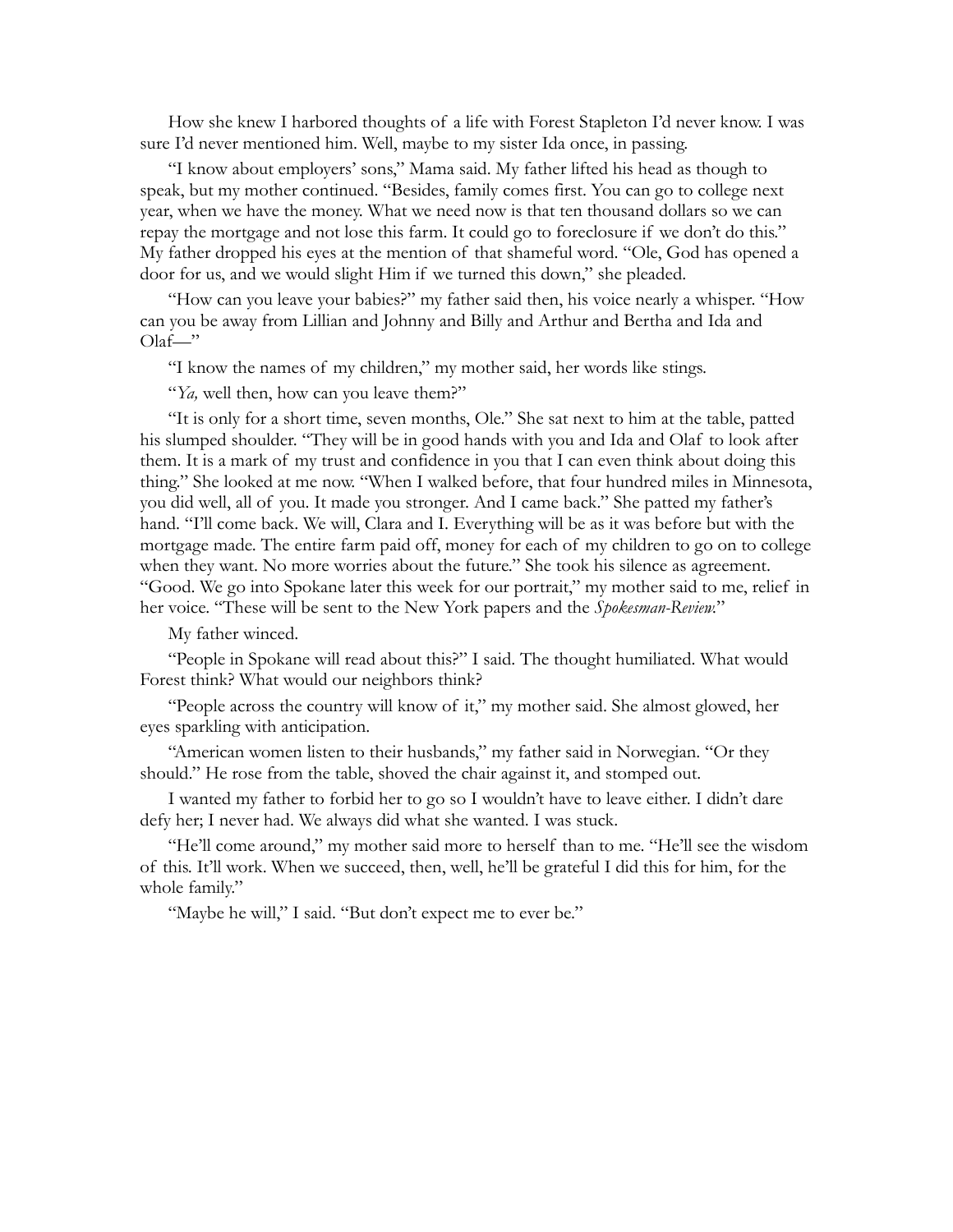### *Two*

## The Plan

Two days later, on April 26, we stood in city hall "to receive the blessing of the mayor of Spokane," Mama said.

"Mayor Belt," I said, curtsying to the rotund man standing before us in his walnutpaneled office.

"My daughter Clara," my mother said after she'd introduced herself. She wore a small hat with a single feather that topped off a dress with wide sleeves, a high neck, and a velvet throat ribbon. She had sewed everything herself. She had made my dress as well, and we looked like fine ladies worthy of a meeting with the mayor of Spokane even though I didn't feel we were. "She'll be making the trek with me. I can't thank you enough for your support."

"And how do you feel about this extraordinary if not dangerous journey, Miss Estby?"

I hesitated.

"Well, answer him, Clara."

I wanted to say I felt awful. I wanted to say: *My life is coming to an end with this ridiculous scheme. My father is upset. My brothers and sisters will be when they find out, especially Ida, who will be left to cook and clean and tend the youngsters we're abandoning. I think the whole thing is foolish, without any real certainty we can survive the trip let alone receive the elusive money at the end of it that my mother puts such hope in. I can think of dozens of things that could go wrong. I don't want to be separated from my family for so long or my own budding life to satisfy my mother's plan to rescue the farm. There must be another way.*

That's what I wanted to say.

"We're very grateful for your support," I said instead.

"Hmm. Not exactly an answer," Mayor Belt said. "But then, young ladies aren't expected to be articulate." My face burned and my mother frowned. "You should thank my wife for this," he said then, holding an envelope marked *For Mrs. H. Estby.* "She's found the…romance in this entire thing. Two women, walking their way across the country to prove their stamina."

"And promote the new reform dress," my mother added.

"Yes, indeed." He looked at our ankles, well covered with our long skirts, and I imagined him visualizing risqué hemlines raised above the tops of our shoes, the leggings we'd have to wear, waistlines without corsets. I scratched the back of my leg with my foot and he looked away.

"Until a woman is in charge of her ankles, she'll never be in charge of her brain," my mother said in her cheeriest voice.

He smiled. "I suspect easterners don't understand the strength of the western woman," the mayor said. "Why, my mother walked the trail carrying me, worked side by side with my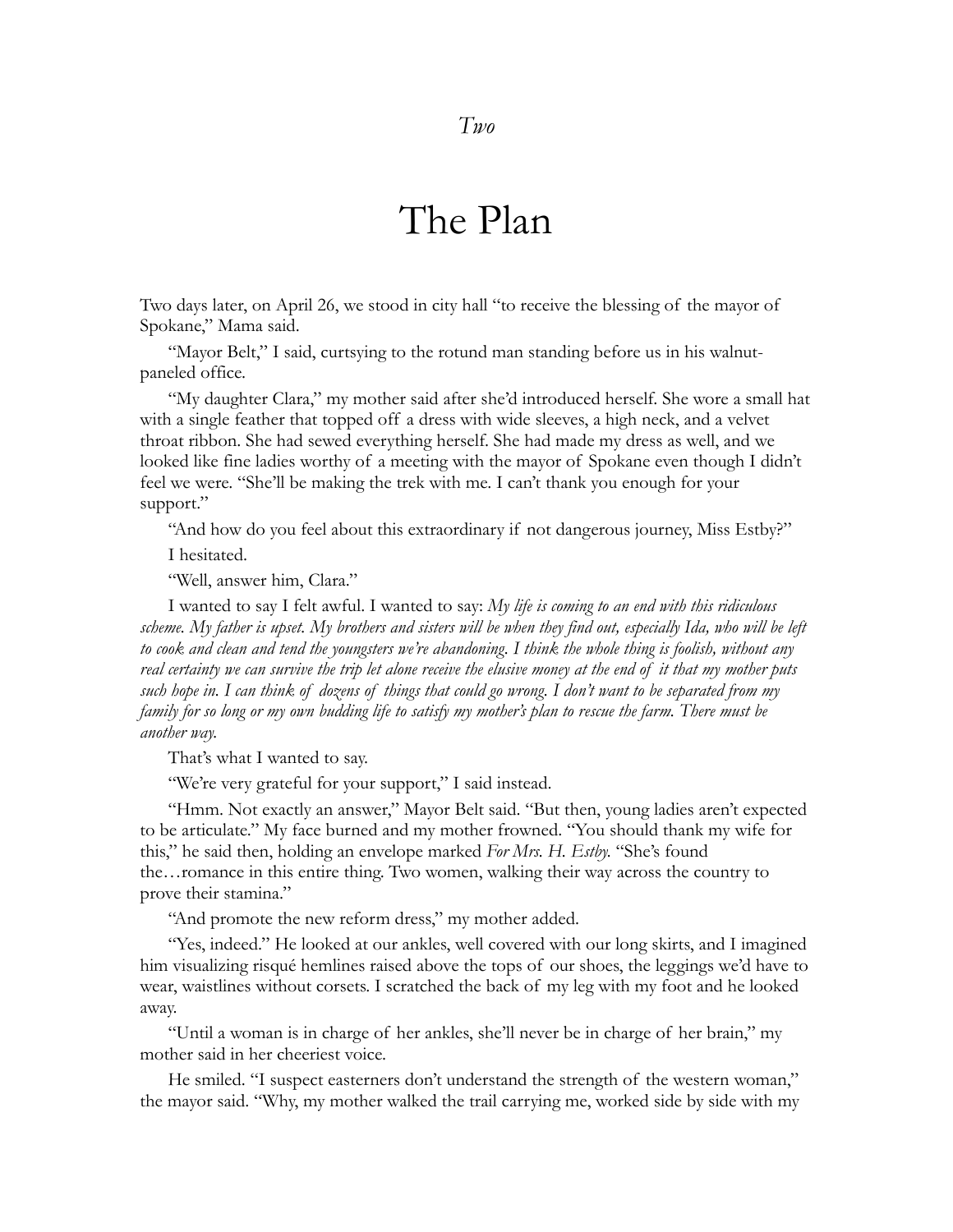father to clear fields, helped build a house and barn, planted fields, handled mules. She once outran a wheat fire started by dry lightning. Remarkable woman. She grabbed my hand and—"

"Did what was necessary for her family," my mother interrupted. Everyone knew of the mayor's tendency to go on and on telling stories. "Is that the letter of introduction?" He still held the envelope.

"Yes. Indeed." He withheld it from her. "How did they happen to pick you, Mrs. Estby?"

I wondered that myself. It amazed me that I often found out important details affecting my life by listening to my mother talk to someone else. "On behalf of the sponsors who are in the fashion field, the newspaper asked for essays, statements of why I thought I could make the walk and why I must succeed to save our family's farm. I was chosen for this from many entries I was told."

#### *She told them of the pending foreclosure.*

"It'll bring fine fame to Spokane if you do it," he said. "And if you don't, well, what can one expect from a woman?" He grinned. "You really have nothing to lose and everything to gain. A perfect wager." He handed her the envelope, and she thanked him again without looking at what he might have written.

We made our good-byes and began the walk to the portrait studio where our picture would be made and sent to the *New York World,* compliments of "the sponsors."

"May I read what he wrote?" I asked.

She handed me the letter. I stumbled while opening it and she grabbed my elbow. I was forever tripping, the clumsy one in a family of light-footed souls. "Wait until we're at the studio, Clara. You don't want to be like me and fall and break your pelvis."

"Mother!"

"There's no shame in the word, Clara. If the city had kept their streets repaired, I wouldn't have fallen and there wouldn't have been the lawsuit."

"Which told everyone of your…female problems."

"Yes, but I won, and the money allowed us to buy our farm. Besides, I located a good doctor because of it and had the surgery and met a fellow suffragette in the process. It all worked out. Out of something bad came good. Remember that."

"Then maybe if we…couldn't pay the mortgage, if we lost the farm, something good could come of that too."

My mother stopped as though struck by lightning. Her shoulders stiffened and she looked like she might slap me, something she'd never done. "Clara. How you talk. Nothing could be worse than a foreclosure. Nothing. Give me that letter."

She read it then. "Please, sirs, give kindly considerations to Mrs. H. Estby, who has been a resident of this city and surrounding area for nine years and is a lady of good character and reputation."

"Why does he call you Mrs. H. Estby? Shouldn't you use Papa's name?"

"A woman has a name of her own, Clara." She looked at the letter and nodded. "It'll be enough. We have to get the signatures of dignitaries when we visit a state capital or large city, to verify that we've actually been there."

I looked at her, aghast. "The sponsors won't sign a contract, but they expect us to show that we've done our part? Mama."